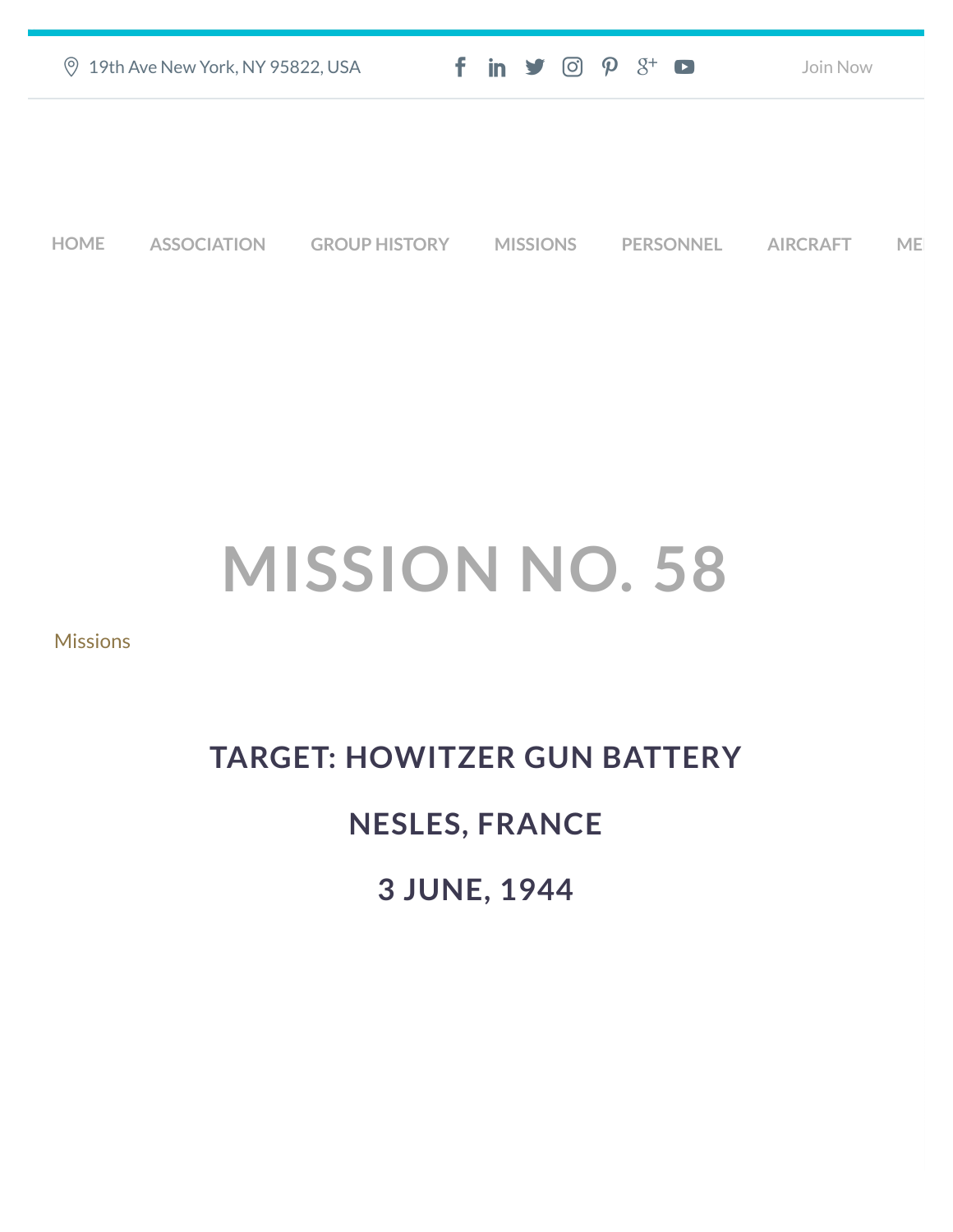

The Group dispatched two boxes of eighteen ships each to targets south of Boulogne. The target for the A box was a four gun howitzer battery near the village of Nesles, four miles inland from the coast. The target for the B box was a "defended locality" on the beach nine miles south of Boulogne at a hamlet called Danes. Air Commander of the A box was Captain Wilbur Snow. Air Commander for the B box was Captain J. L. Smith.

The aircraft took off without crews receiving the customary briefing. The bombing results were unobserved due to the heavy undercast. Neither flak or enemy fighters were encountered. Twenty-three similar targets were attacked in the Boulogne area by other units of the Eighth Air Force.

|            | <b>MISSION NO. 58</b><br>June 3rd 1944 |                |                        |                |          |  |
|------------|----------------------------------------|----------------|------------------------|----------------|----------|--|
|            | 748th Squadron                         | 749th Squadron |                        | 750th Squadron | 751th Sc |  |
|            | A/C#101                                | A/C # 062      |                        | A/C#           | A/C # 05 |  |
| р          | Lt Thomas E. Lee                       |                | Lt Noel A. Cunefare    | Lt             |          |  |
| ¢          | Lt John M. Bristow                     |                | Lt Charles E. Newmeyer | Lt             |          |  |
| n          | Lt William G. Smith                    |                | Lt Wesley C. Akins     | Lt             | Ca       |  |
| р          | Lt Regis J. Creehan                    |                | Lt Donald W. Barton    | Lt             |          |  |
| tt         | Sgt Arthur M. Lustig                   |                | Sgt Howard S. Drake    | Sgt            | s        |  |
| ro         | Sgt Woodrow W. Hammons                 |                | Sgt Ralph T. Hodson    | Sgt            | s        |  |
| bt         | Sgt Nolan V. Claxton                   |                | Sgt John R. Billington | Sgt            | s        |  |
| lwg        | Sgt William H. Barrett                 |                | Sgt Walden M. Hearn    | Sgt            | s        |  |
| <b>rwg</b> | Sgt Kenneth L. Holder                  |                | Sgt Gordon B. Long     | Sgt            |          |  |
| tg         | Set Francis F. Friedel                 |                |                        | Sgt            |          |  |